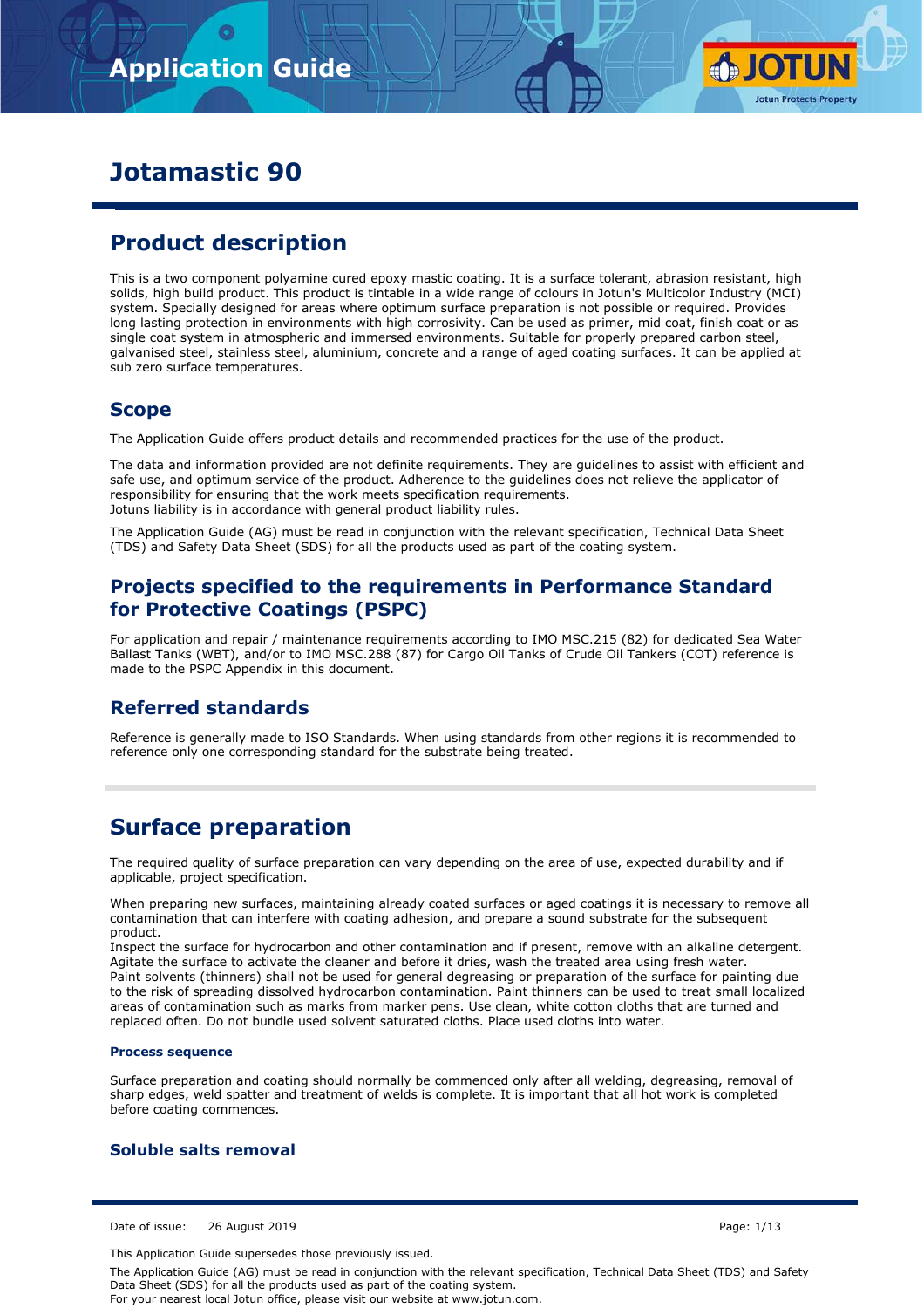# **Application Guide Jotamastic 90**



Soluble salts have a negative impact on the coating systems performance, especially when immersed. Jotun's general recommendations for maximum soluble salts (sampled and measured as per ISO 8502-6 and -9) content on a surface are:

For areas exposed to (ISO 12944-2): C1-C4: 200 mg/m² C5: 100 mg/m² Im1-Im3: 80 mg/m²

## **Carbon steel**

## **Initial rust grade**

The steel shall preferably be Rust Grade A or B (ISO 8501-1). It is technically possible to apply the coating to rust grades C and D, but it is practically challenging to ensure specified film thickness on such a rough surface, hence risk of reduced lifetime of the coating system. When steel of Rust Grade C or D is coated, the frequency of inspection and testing should be increased. For steel with Rust Grades C or D, contact your nearest Jotun office for advice.

#### **Metal finishing**

For areas in corrosivity category C1 to C4 (ISO 12944-2) all irregularities, burrs, slivers, slag and spatter on welds, sharp edges and corners shall conform to minimum grade P2 (ISO 8501-3) Table 1, or as specified. For areas in corrosivity category C5 the requirement is conformance to grade P3 (ISO 8501-3) Table 1. Defective welds shall be replaced and treated to an acceptable finish before painting. Temporary welds and brackets shall be ground to a flat finish after removal from the parent metal.

#### **Pitting repair**

Pittings in steel can be difficult to cover fully with most coatings. In some areas it is practically feasible to use filler to fill pittings. This should then be done either after the initial surface preparation or after application of first coat.

## **Abrasive blast cleaning**

#### **Cleanliness**

After pre-treatment is complete, the surface shall be dry abrasive blast cleaned to Sa 2 (ISO 8501-1) using abrasive media suitable to achieve a sharp and angular surface profile.

#### **Surface profile**

Recommended surface profile 30-85 µm, grade Fine to Medium G (ISO 8503-2).

#### **Abrasive media quality**

The selected abrasive must be compatible with both the surface to be blast cleaned and the specified coating system. The abrasive shall meet specifications as per relevant parts of ISO 11124 (Specification for metallic blast-cleaning abrasives), or ISO 11126 (Specification for non-metallic blast-cleaning abrasives). It should be sampled and tested as per relevant parts of ISO 11125 (metallic abrasives) or ISO 11127 (non-metallic abrasives). Dry storage of abrasive and shelter for blasting pots is necessary to prevent equipment becoming clogged with damp abrasive.

All abrasive blast media used should be new and not recirculated, with the exception of steel grit. If this is utilized the circulation process must include a cleaning process.

#### **Compressed air quality**

The supply of clean air to blasting pots must be secured to avoid contamination of abrasive and thereby of blast cleaned surfaces. Compressors must be fitted with sufficient traps for oil and water. It is also recommended to fit two water separators at the blasting machine to ensure a supply of moisture-free air to the abrasive chamber.

#### **Dust contamination**

At the completion of abrasive blasting the prepared surface shall be cleaned to remove residues of corrosion products and abrasive media, and inspected for surface particulate contamination. Maximum contamination level is rating 2 (ISO 8502-3) as per Figure 1. Dust size no greater than class 2.

Date of issue: 26 August 2019 Page: 2/13

This Application Guide supersedes those previously issued.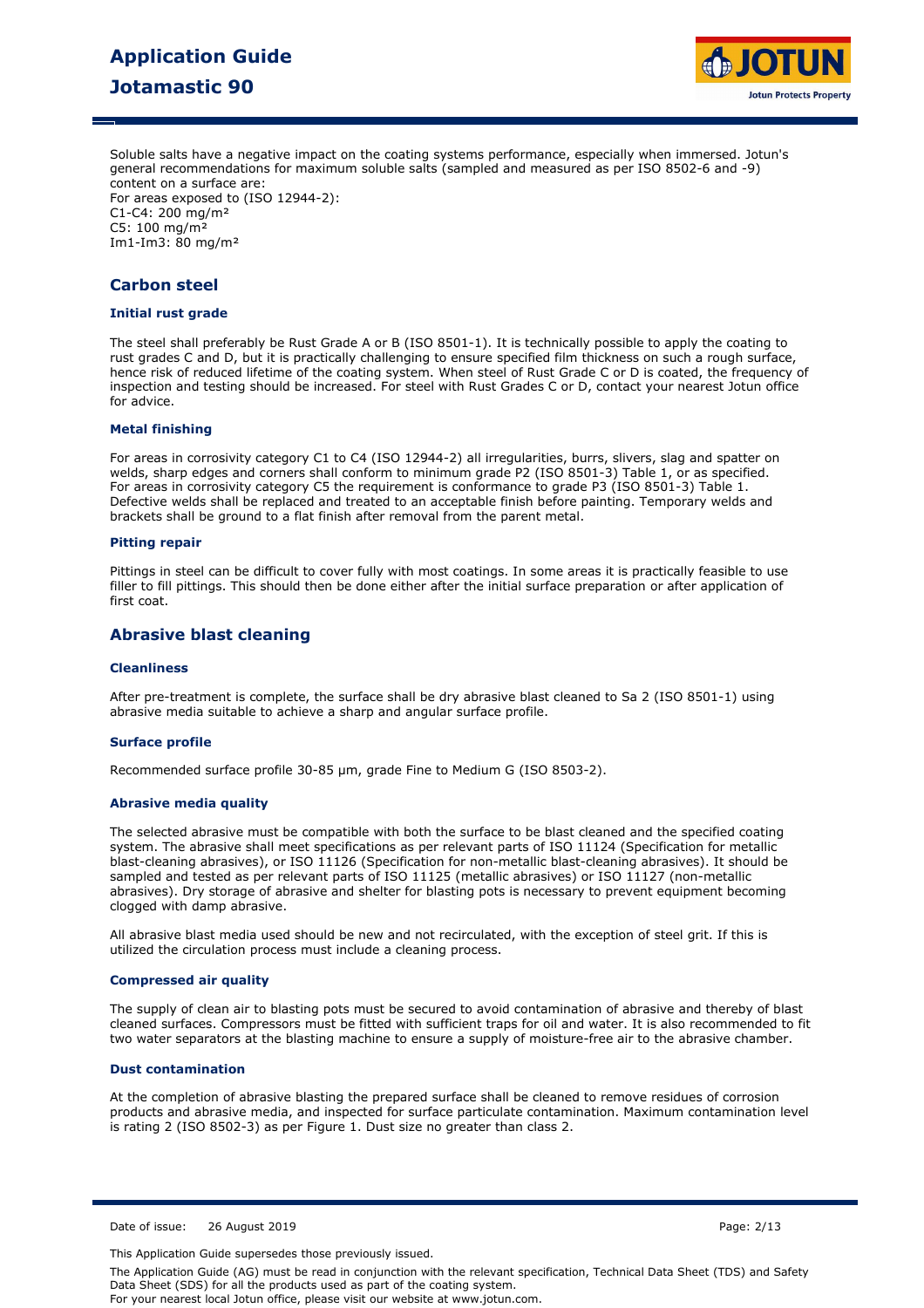

## **Hand and Power Tool Cleaning**

#### **Power tool cleaning**

Surfaces to be coated shall be prepared by mechanical preparation methods to minimum St 2 (ISO 8501-1). Suitable methods are disc grinding, hand sanding or hand wire brushing. If power wire brushing is used, care should be taken not to polish the metal surface, as this can reduce adhesion of the coating. The surface should appear rough and mat.

Overlapping zones to intact coating shall have all leading edges feathered back by sanding methods to remove all sharp leading edges and establish a smooth transition from the exposed substrate to the surrounding coating. Consecutive layers of coating shall be feathered to expose each layer and new coating shall always overlap to an abraded existing layer. Abrade intact coatings around the damaged areas for a minimum 100 mm to ensure a mat, rough surface profile, suitable for over coating.

#### **Water jetting**

High pressure water jetting surface preparation refers to ISO 8501-4, for substrates previously coated either with a full coating system (surface DC A, DC B, DC C) or shop primer (surface DP I and DP Z). The surface definition for existing coating (DC) refers to the degree of coating breakdown according to ISO 4628. It is important before considering water jetting, to ensure that the specified coating system is compatible with the existing coating system. High pressure water jetting does not remove mill scale or create surface roughness, and is only useful for surfaces with an initial roughness suitable for the subsequent coat.

Optimum performance is achieved with preparation grade Wa 2½ (ISO 8501-4). Minimum preparation grade is Wa 1. For DP I and DP Z surface Wa 2 is accepted.

Maximum accepted grade of flash rust for any preparation is M (ISO 8501-4).

Alternatively minimum approved preparation grade is SSPC-SP WJ-2/ NACE WJ-2, Very thorough cleaning. Maximum accepted flash rust grade is Moderate (M).

## **Galvanised steel**

#### **Abrasive blast cleaning**

The galvanised finish shall be smooth as is consistent for a protective coating and shall have no sharp fins, sharp edges, dross or zinc ash on the surface. If present, remove by mechanical cleaning methods. After removal of excess zinc and surface defects the area to be coated shall be degreased to ISO 12944-4, Part 6.2.4 Alkaline Cleaning. The galvanised surface shall be sweep blast-cleaned with the nozzle angle at 45-60° from perpendicular at reduced nozzle pressure to create a sharp and angular surface profile using approved nonmetallic abrasive media. As a guide, a surface profile 25-55 µm, grade Fine to Medium; Ry5 (ISO 8503-2) should be achieved.

### **Aluminium**

#### **Abrasive blast cleaning**

After pre-treatment of welds, sharp edges, removal of weld spatter and other surface contamination the surface shall be degreased using an alkaline detergent which is agitated with non-metallic brushes followed by rinsing using clean fresh water. The surface shall then be dry abrasive blast cleaned with an approved non-metallic abrasive media to create a sharp and angular surface profile. As a guide, a surface profile between 25-55 μm, grade Fine to Medium G; Ry5 (ISO 8503-2) should be achieved.

#### **Hand and Power Tool Cleaning**

After pre-treatment of welds, sharp edges, removal of weld spatter and other surface contamination the surface shall be degreased using an alkaline detergent which is agitated with non-metallic brushes and then fresh water rinsed. The cleaned surface shall be then hand or machine abraded with non-metallic abrasives or bonded fibre machine or hand abrasive pads to remove all surface polish and to impart a scratch pattern to the surface. Do not use high speed rotational sanders.

Date of issue: 26 August 2019 Page: 3/13

This Application Guide supersedes those previously issued.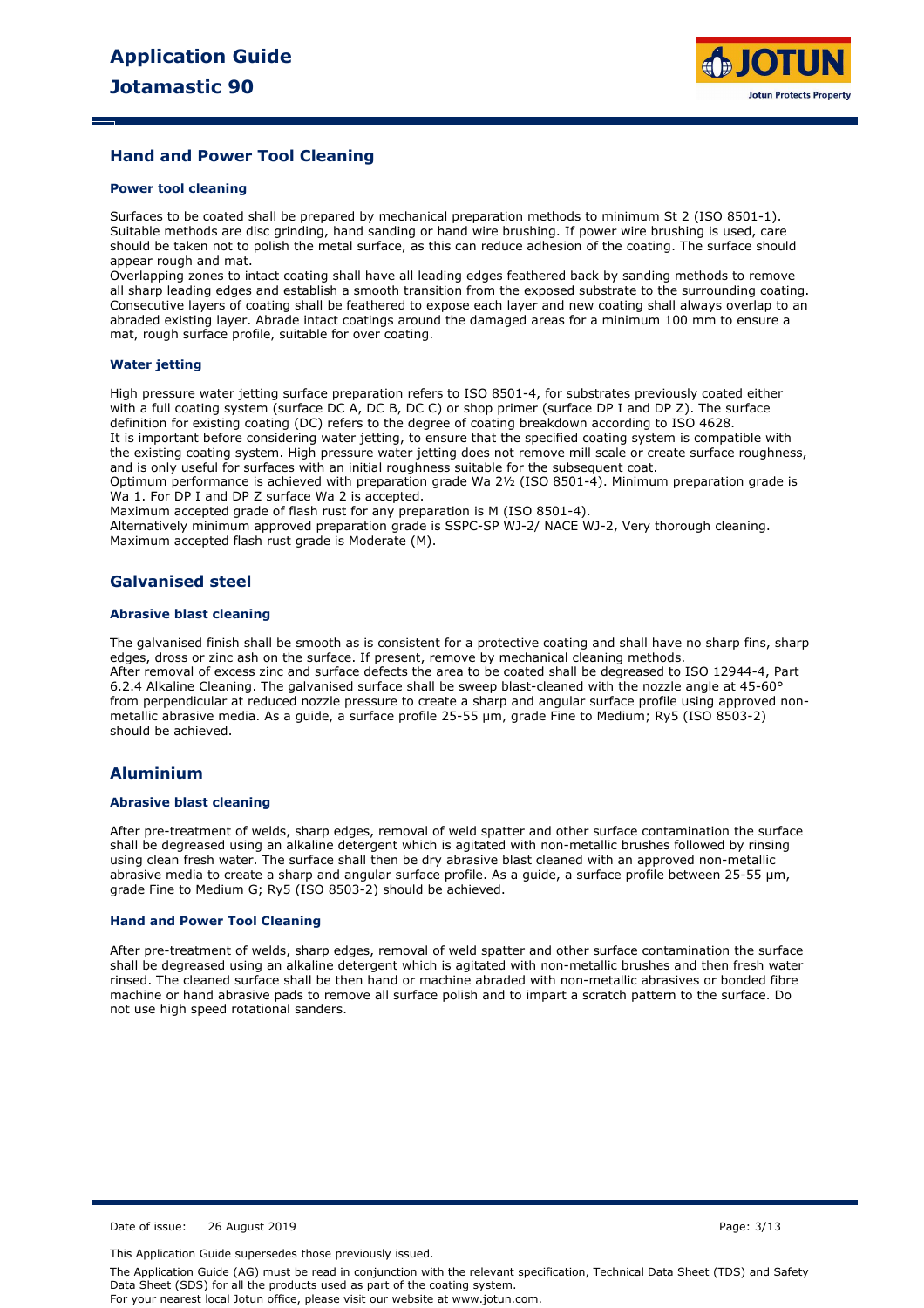

## **Stainless steel**

#### **Abrasive blast cleaning**

After pre-treatment of welds, sharp edges, removal of weld spatter and other surface contamination the surface shall be degreased with an alkaline detergent, followed by rinsing using clean fresh water and dry abrasive blast cleaned to create a sharp and angular surface profile using approved non-metallic abrasive media. As a guide, a surface profile between 45-75 µm, grade Fine to Medium, Ry5 (ISO 8503-2) should be achieved.

#### **Hand and Power Tool Cleaning**

After pre-treatment of welds, sharp edges, removal of weld spatter and other surface contamination the surface shall be degreased with an alkaline detergent, followed by rinsing using clean fresh water and hand or machine abraded with non-metallic abrasives or bonded fibre machine or hand abrasive pads to remove all polish and to impart a scratch pattern to the surface. Do not use high speed rotational sanders.

## **Concrete**

Concrete should be a minimum of 28 days old, applying any coating before this time will greatly increase the chance of the coating de-bonding. The moisture content of the concrete should be checked prior to the application of the coating and should not be greater than 5%. Concrete substrates should be mechanically prepared to leave a clean, sound and dry base on which a coating system can be applied.

Clean – Free of oils, grease, dust, dirt, chemicals, loose coating, curing compounds, form release oils, sealers or hardeners.

Sound – Concrete that has unsound areas (voids, hollow spots, and friable surface) may have to be removed, replaced or repaired with materials that are compatible with the selected coating system.

Dry – It is important to address dryness because most coatings require a dry surface for proper adhesion. Moisture contained within the concrete that moves towards the surface through the pores of the concrete may prevent adequate coating adhesion.

Dry abrasive blast cleaning to SSPC-SP 13/NACE No. 6. Where the concrete has become contaminated with oils, grease, or fuels, water emulsifiable degreasers-cleaners may be used to remove these contaminants. It is important to only clean an area that can be fully washed down after degreasing before any of the cleaner can dry on the surface.

Ultra high pressure water jetting can be used to remove laitance and reveal blowholes and imperfections. Ensure concrete is dry before coating application.

#### **Blast cleaning**

Dry abrasive blast cleaning to SSPC-SP 13/NACE No. 6. All prepared surfaces should then have all "blow holes" and other surface defects filled with suitable filler that is compatible with the primer and finish coat system to ensure that the coating can be applied over a smooth and regular substrate.

#### **Diamond disc grinding**

Diamond grind the surface to remove all laitance and expose the aggregates.

## **Coated surfaces**

#### **Verification of existing coatings including primers**

When the surface is an existing coating, verify with technical data sheet and application guide of the involved products, both over coatability and the given maximum over coating interval.

#### **Over coating**

High pressure water jetting surface preparation refers to ISO 8501-4, for substrates previously coated either with a full coating system (surface DC A, DC B, DC C) or shop primer (surface DP I and DP Z). The surface definition for existing coating (DC) refers to the degree of coating breakdown according to ISO 4628. It is important before considering water jetting, to ensure that the specified coating system is compatible with the existing coating system. High pressure water jetting does not remove mill scale or create surface roughness, and is only useful for surfaces with an initial roughness suitable for the subsequent coat.

#### **Shop primers**

Date of issue: 26 August 2019 Page: 4/13

This Application Guide supersedes those previously issued.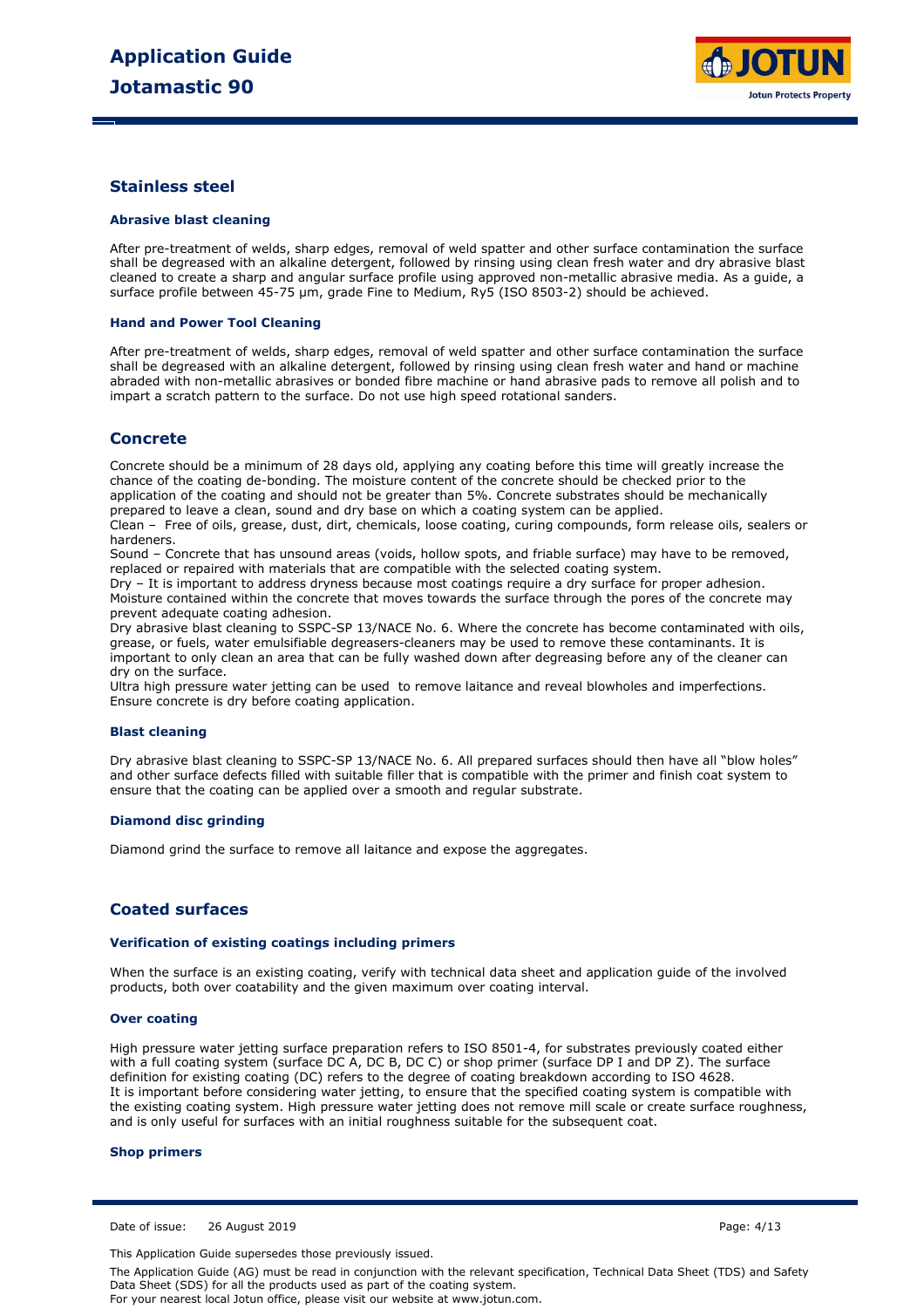# **Application Guide Jotamastic 90**



Shop primers are accepted as temporary protection of steel plates and profiles. Refer to the technical data sheet for the generic types accepted. Certain standards require pre-approval of the shop primer as part of a complete system. Contact your nearest Jotun office for specific system compatibility. Before being overcoated the shop primer must be fully cured, clean, dust free, dry and undamaged. Inorganic zinc shop primers must be free of zinc salts (white rust).

Corroded and damaged areas must be blast cleaned to minimum Sa 1 (ISO 8501-1).

# **Application**

## **Acceptable environmental conditions - before and during application**

Before application, test the atmospheric conditions in the vicinity of the substrate for the dew formation according to ISO 8502-4.

#### **Standard grade**

| Air temperature        | $5 - 60$  | °C            |  |
|------------------------|-----------|---------------|--|
| Substrate temperature  | $5 - 60$  | °C            |  |
| Relative Humidity (RH) | 10 - 85   | $\frac{1}{2}$ |  |
| Winter grade           |           |               |  |
| Air temperature        | $-5 - 40$ | °C            |  |
| Substrate temperature  | $-5 - 60$ | °C            |  |
| Relative Humidity (RH) | $10 - 85$ | $\frac{0}{0}$ |  |

The following restrictions must be observed:

• Only apply the coating when the substrate temperature is at least  $3 \text{ °C}$  (5 °F) above the dew point

• Do not apply the coating if the substrate is wet or likely to become wet

• Do not apply the coating if the weather is clearly deteriorating or unfavourable for application or curing

• Do not apply the coating in high wind conditions

## **Product mixing**

## **Product mixing ratio (by volume)**

### **STANDARD GRADE**

| Jotamastic 90 Comp A             | $3.5$ part $(s)$ |
|----------------------------------|------------------|
| Jotamastic 90 Standard Comp B    | 1 part $(s)$     |
| <b>WINTER GRADE</b>              |                  |
| Jotamastic 90 Comp A             | $3.5$ part $(s)$ |
| Jotamastic 90 Wintergrade Comp B | 1 part $(s)$     |

#### **Product mixing**

Independent on substrate temperature the minimum temperature of the mixed base and curing agent is 10 °C. Lower temperature may require additional thinner to reach correct application viscosity. Additional thinner gives lower sag resistance and slower curing. If addition of thinner is required, this shall be done after mixing of the two components.

Date of issue: 26 August 2019 Page: 5/13

This Application Guide supersedes those previously issued.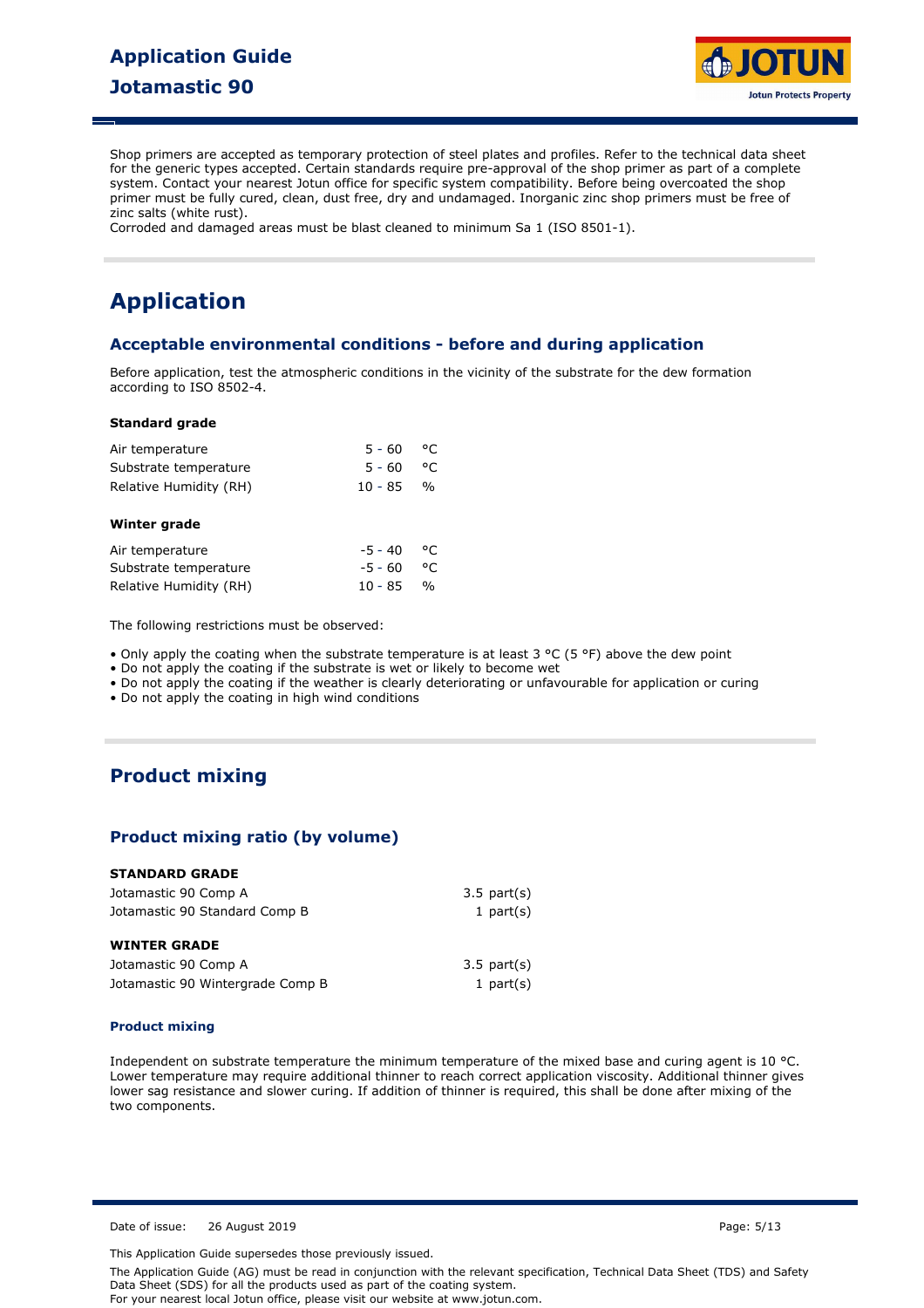

#### **Induction time and Pot life**

| <b>Paint temperature</b> | 23 °C          |
|--------------------------|----------------|
| <b>Standard grade</b>    |                |
| Pot life                 | 2 <sub>h</sub> |
| <b>Winter grade</b>      |                |
| Pot life                 | 45 min         |

The temperature of base and curing agent is recommended to be 18 °C or higher when the product is mixed.

## **Thinner/Cleaning solvent**

Thinner: Jotun Thinner No. 17

## **Application data**

## **Spray application**

#### **Airless Spray Equipment**

| Pump ratio (minimum) :          | 42:1             |
|---------------------------------|------------------|
| Pressure at nozzle (minimum) :  | 150 bar/2100 psi |
| Nozzle tip (inch/1000):         | 19-25            |
| Nozzle output (litres/minute) : | $1.5 - 2.6$      |
| Filters (mesh) :                | 70               |

Several factors influence, and need to be observed to maintain the recommended pressure at the nozzle. Among factors causing pressure drop are:

- extended hoses or hose bundles

- extended hose whip-end line

- small internal diameter hoses

- high paint viscosity

- large spray nozzle size

- inadequate air capacity from compressor

- incorrect or clogged filters

## **Film thickness per coat**

### **Typical recommended specification range**

### **STANDARD GRADE**

| Dry film thickness         |             | $100 - 300$ µm              |      |
|----------------------------|-------------|-----------------------------|------|
| Wet film thickness         |             | 125 - 375 µm                |      |
| Theoretical spreading rate |             | $8 - 2.7$ m <sup>2</sup> /l |      |
|                            |             |                             |      |
| <b>WINTER GRADE</b>        |             |                             |      |
| Dry film thickness         | $100 - 300$ |                             | - um |
| Wet film thickness         |             | 125 - 375 µm                |      |
|                            |             |                             |      |
| Theoretical spreading rate |             | $8 - 2.7$ m <sup>2</sup> /l |      |

Date of issue: 26 August 2019 **Page: 6/13** Page: 6/13

This Application Guide supersedes those previously issued.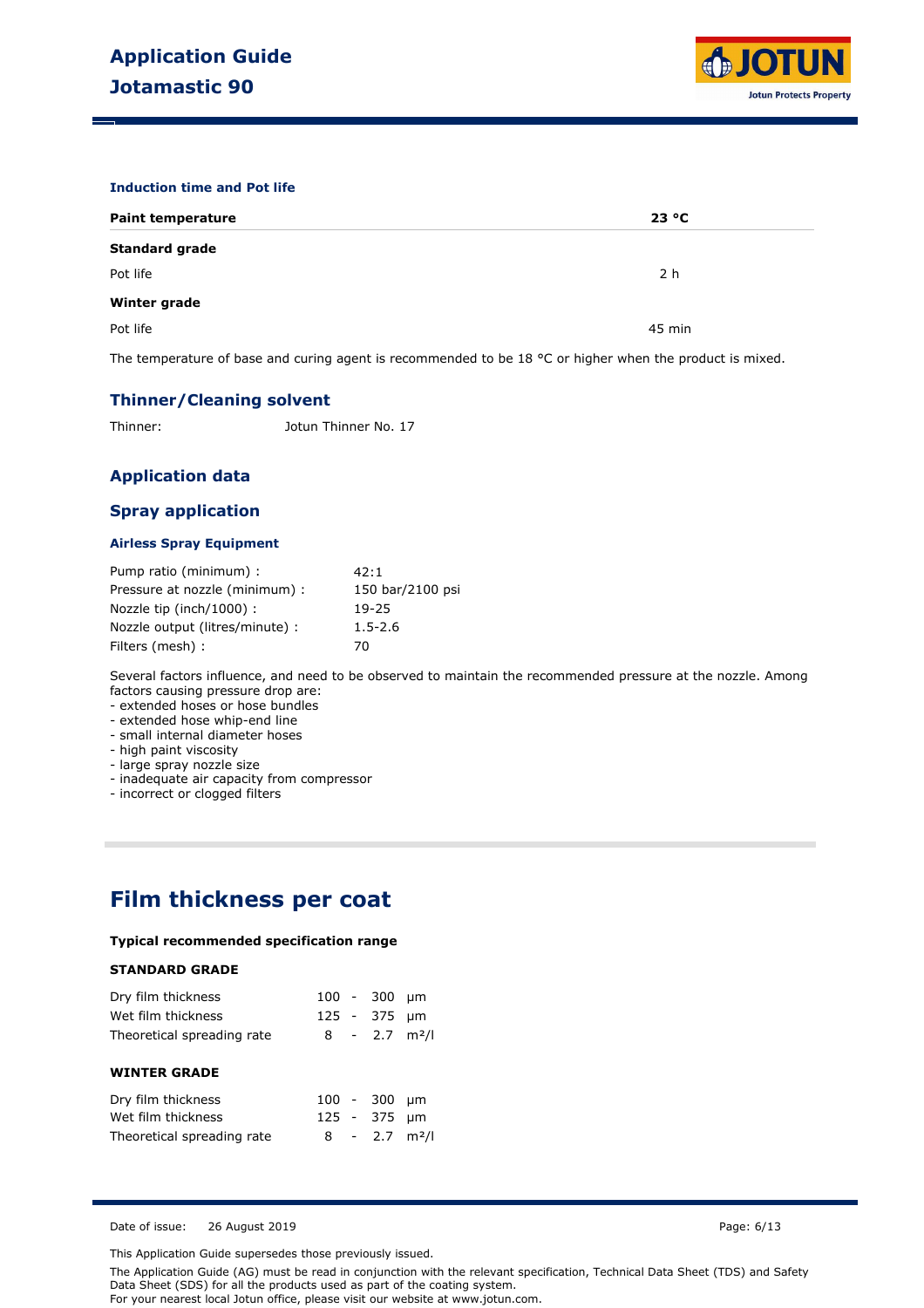

This product can be applied up to 50 % higher than maximum specified film thickness without loss of technical properties.

## **Film thickness measurement**

#### **Wet film thickness (WFT) measurement and calculation**

To ensure correct film thickness, it is recommended to measure the wet film thickness continuously during application using a painter's wet film comb (ISO 2808 Method 1A). The measurements should be done as soon as possible after application.

Fast drying paints may give incorrect (too low) readings resulting in excessive dry film thickness. For multi layer physically drying (resoluble) coating systems the wet film thickness comb may give too high readings resulting in too low dry film thickness of the intermediate and top coats.

Use a wet-to-dry film calculation table (available on the Jotun Web site) to calculate the required wet film thickness per coat.

#### **Dry film thickness (DFT) measurement**

When the coating has cured to hard dry state the dry film thickness can be checked to SSPC PA 2 or equivalent standard using statistical sampling to verify the actual dry film thickness. Measurement and control of the WFT and DFT on welds is done by measuring adjacent to and no further than 15 mm from the weld.

#### **Ventilation**

Sufficient ventilation is very important to ensure proper drying/curing of the film.

#### **Coating loss**

The consumption of paint should be controlled carefully, with thorough planning and a practical approach to reducing loss. Application of liquid coatings will result in some material loss. Understanding the ways that coating can be lost during the application process, and making appropriate changes, can help reducing material loss.

Some of the factors that can influence the loss of coating material are:

- type of spray gun/unit used
- air pressure used for airless pump or for atomization
- orifice size of the spray tip or nozzle
- fan width of the spray tip or nozzle
- the amount of thinner added
- the distance between spray gun and substrate
- the profile or surface roughness of the substrate. Higher profiles will lead to a higher "dead volume"
- the shape of the substrate target
- environmental conditions such as wind and air temperature

## **Drying and Curing time**

| Substrate temperature     | -5 °C           | $0^{\circ}C$    | $5^{\circ}C$    | 10 °C           | 23 °C          | 40 °C            |
|---------------------------|-----------------|-----------------|-----------------|-----------------|----------------|------------------|
| <b>STANDARD GRADE</b>     |                 |                 |                 |                 |                |                  |
| Surface (touch) dry       |                 |                 | 20h             | 12 <sub>h</sub> | 4 h            | 1.5h             |
| Walk-on-dry               |                 |                 | 40 h            | 20 h            | 6 h            | 3 h              |
| Dry to over coat, minimum |                 |                 | 30 h            | 10h             | 3 h            | 1.5 <sub>h</sub> |
| Dried/cured for service   |                 |                 | 28 d            | 14d             | 7 d            | 2d               |
| <b>WINTER GRADE</b>       |                 |                 |                 |                 |                |                  |
| Surface (touch) dry       | 24 h            | 18 <sub>h</sub> | 12 h            | 8 h             | 3.5h           |                  |
| Walk-on-dry               | 72 h            | 30 h            | 20 <sub>h</sub> | 12 <sub>h</sub> | 4 h            |                  |
| Dry to over coat, minimum | 54 h            | 20 <sub>h</sub> | 10 <sub>h</sub> | 6 h             | 2 <sub>h</sub> |                  |
| Dried/cured for service   | 21 <sub>d</sub> | 14 d            | 10 <sub>d</sub> | 5 d             | 3 d            |                  |

Date of issue: 26 August 2019 Page: 7/13

This Application Guide supersedes those previously issued.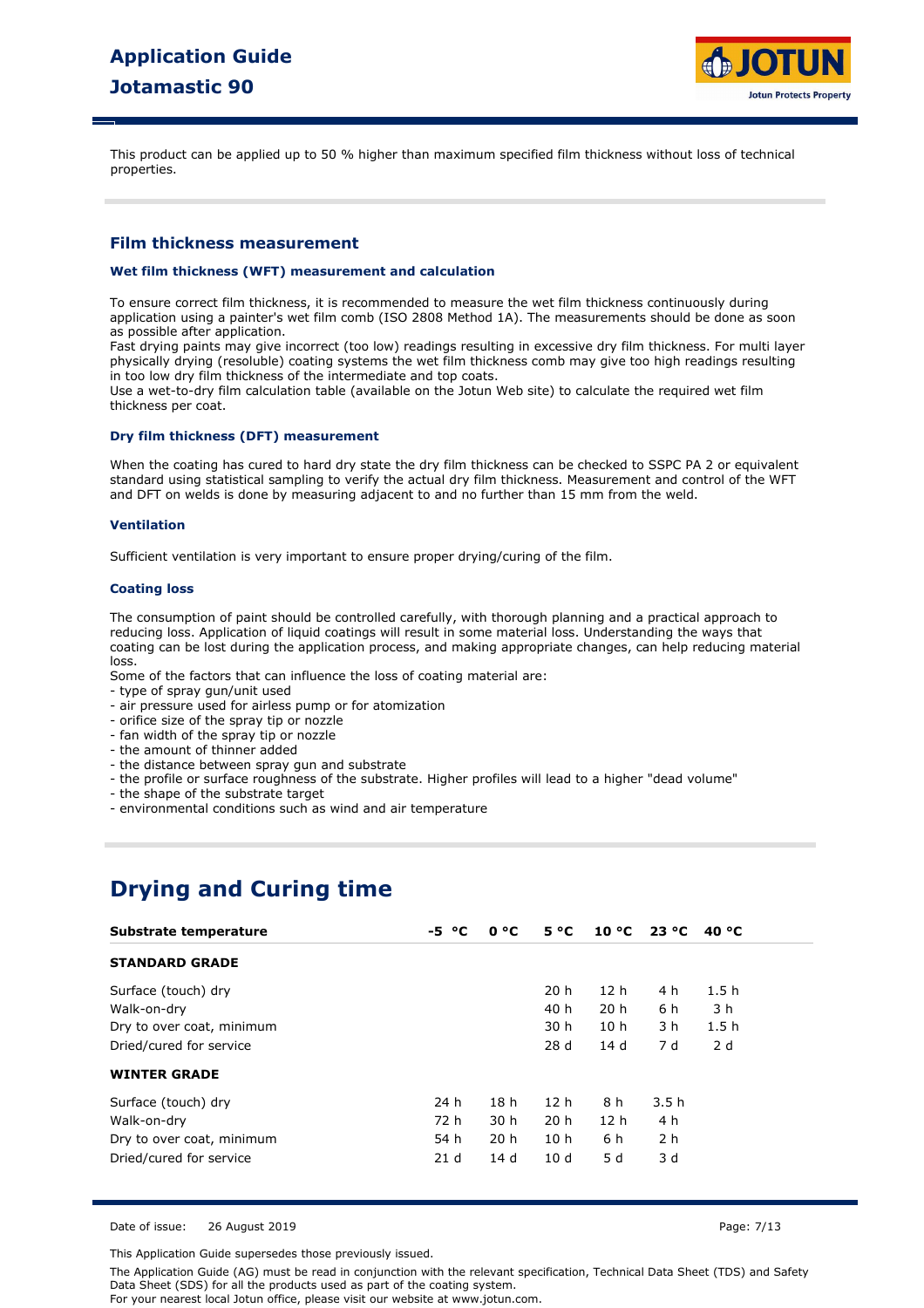

Drying and curing times are determined under controlled temperatures and relative humidity below 85 %, and at average of the DFT range for the product.

Surface (touch) dry: The state of drying when slight pressure with a finger does not leave an imprint or reveal tackiness.

Walk-on-dry: Minimum time before the coating can tolerate normal foot traffic without permanent marks, imprints or other physical damage.

Dry to over coat, minimum: The recommended shortest time before the next coat can be applied.

Dried/cured for service: Minimum time before the coating can be permanently exposed to the intended environment/medium.

## **Maximum over coating intervals**

Maximum time before thorough surface preparation is required. The surface must be clean and dry and suitable for over coating. Inspect the surface for chalking and other contamination and if present, remove with an alkaline detergent. Agitate the surface to activate the cleaner and before it dries, wash the treated area by lowpressure water cleaning using fresh water.

If maximum over coating interval is exceeded the surface should in addition be carefully roughened to ensure good inter coat adhesion.

The referred intervals relate specifically to over coating with Jotun Performance Coating products.

## **Areas for atmospheric exposure**

| Average temperature during<br>drying/curing | °€<br>-5. | 0 °C  | $5^{\circ}C$                        | 10 °C           | 23 °C | 40 $^{\circ}$ C                     |
|---------------------------------------------|-----------|-------|-------------------------------------|-----------------|-------|-------------------------------------|
| <b>Standard grade</b>                       |           |       |                                     |                 |       |                                     |
| Itself                                      |           |       |                                     |                 |       | extended extended extended extended |
| acrylic                                     |           |       | 10d                                 | 10d             | 7 d   | 5 d                                 |
| epoxy                                       |           |       | 3 mth                               | 3 mth           | 3 mth | 2 mth                               |
| epoxy Passive Fire Protection               |           |       | 30 d                                | 30 d            | 30 d  | 21 <sub>d</sub>                     |
| polyurethane                                |           |       | 3 mth                               | 3 mth           | 3 mth | 2 mth                               |
| polysiloxane                                |           |       | 3 mth                               | 3 mth           | 3 mth | 2 mth                               |
| epoxy mastic                                |           |       | extended extended extended extended |                 |       |                                     |
| Winter grade                                |           |       |                                     |                 |       |                                     |
| Itself                                      | 3 mth     | 3 mth | 3 mth                               | 3 mth           | 3 mth | 2 mth                               |
| acrylic                                     | 14 d      | 10d   | 7 d                                 | 7 d             | 5 d   | 1 d                                 |
| epoxy                                       | 3 mth     | 3 mth | 3 mth                               | 3 mth           | 3 mth | 2 mth                               |
| epoxy Passive Fire Protection               |           |       | 21 <sub>d</sub>                     | 21 <sub>d</sub> | 14 d  |                                     |
| polyurethane                                | 14 d      | 10d   | 10d                                 | 10d             | 7 d   | 5 d                                 |
| polysiloxane                                | 14 d      | 10 d  | 10 <sub>d</sub>                     | 10 <sub>d</sub> | 7 d   | 5 d                                 |

epoxy mastic 3 mth 3 mth 3 mth 3 mth 3 mth 2 mth

Date of issue: 26 August 2019 Page: 8/13

This Application Guide supersedes those previously issued.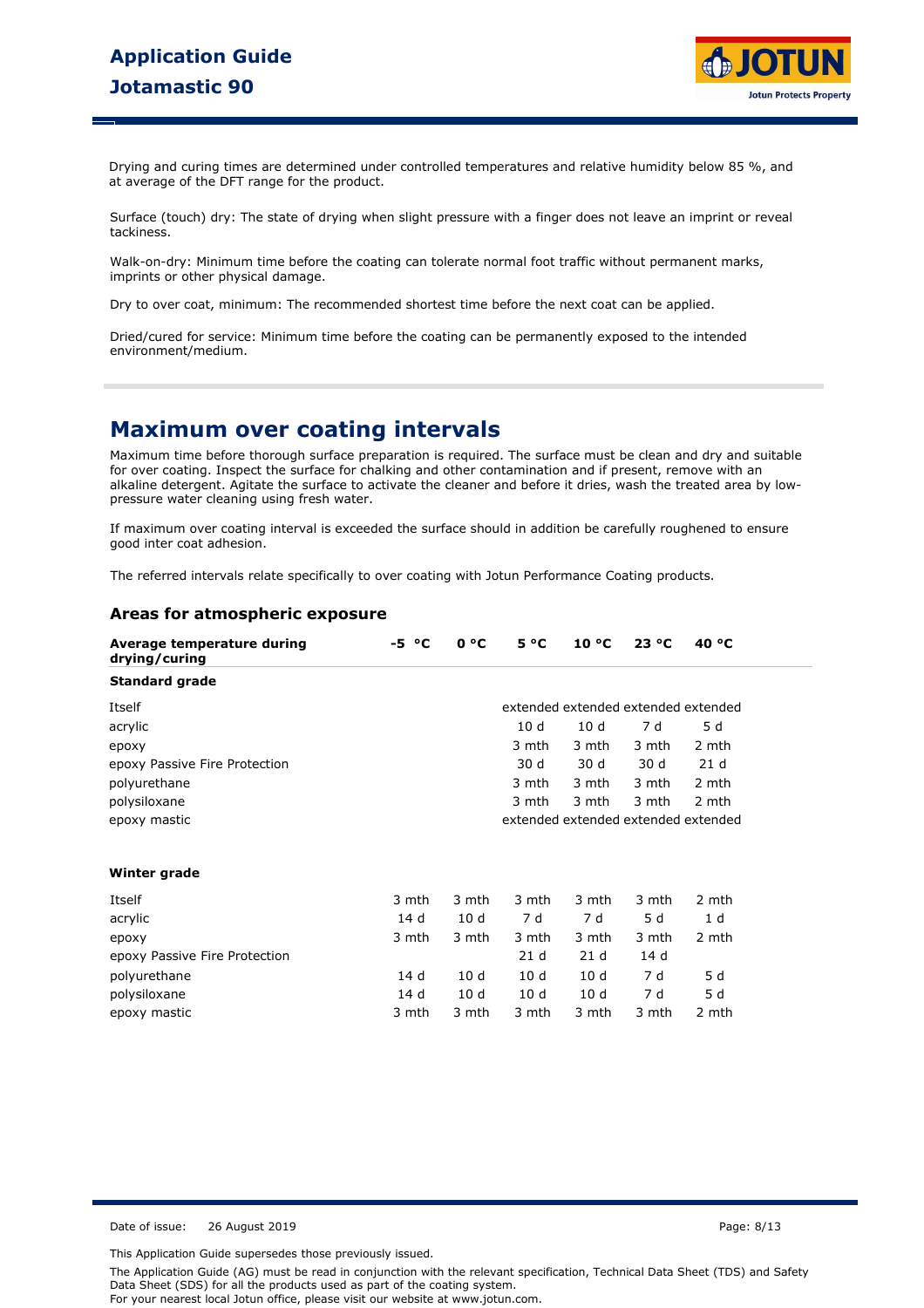

## **Areas for immersed exposure**

| Average temperature during<br>drying/curing | $-5 °C$ | 0 °C            | $5^{\circ}C$    | $10^{\circ}$ C  | 23 °C | 40 °C |
|---------------------------------------------|---------|-----------------|-----------------|-----------------|-------|-------|
| <b>Standard grade</b>                       |         |                 |                 |                 |       |       |
| Itself                                      |         |                 | 21 <sub>d</sub> | 18 <sub>d</sub> | 14 d  | 14 d  |
| ероху                                       |         |                 | 14 d            | 14 d            | 7 d   | 7 d   |
| vinyl epoxy                                 |         |                 | 14 d            | 14 d            | 7 d   | 7 d   |
| epoxy mastic                                |         |                 | 21 <sub>d</sub> | 18 <sub>d</sub> | 14 d  | 14 d  |
| Winter grade                                |         |                 |                 |                 |       |       |
| Itself                                      | 1 mth   | 21 <sub>d</sub> | 21 <sub>d</sub> | 18 <sub>d</sub> | 14d   | 14d   |
| ероху                                       | 1 mth   | 21 <sub>d</sub> | 21 <sub>d</sub> | 18 <sub>d</sub> | 14 d  | 14d   |
| vinyl epoxy                                 | 14 d    | 14d             | 14d             | 14d             | 7 d   | 5 d   |
| epoxy mastic                                | 1 mth   | 21 <sub>d</sub> | 21 <sub>d</sub> | 18 <sub>d</sub> | 14d   | 14d   |

## **Other conditions that can affect drying / curing / over coating**

#### **Adding anti-skid to the coating system**

Anti skid aggregate should only be added in the final coat, and should not be used in single coat systems. Spread the aggregate evenly on the surface before half of time to Surface dry. Use Jotun Anti-skid, medium particle size (400 - 600 µm) for coatings applied in 150 to 400 µm DFT. The recommended usage is 2.5 - 3.3 kg per 10 litres of paint.

#### **Repair of coating system**

#### **Damages to the coating layers:**

Prepare the area through sandpapering or grinding, followed by thorough cleaning/vacuuming. When the surface is clean and dry the coating may be over coated by itself or by another product, ref. original specification.

Always observe the maximum over coating intervals. If the maximum over coating interval is exceeded the surface should be carefully roughened in order to ensure good intercoat adhesion.

#### **Damages exposing bare substrate:**

Remove all rust, loose paint, grease or other contaminants by spot blasting, mechanical grinding, water and/or solvent washing. Feather edges and roughen the overlap zone of surrounding intact coating. Apply the coating system specified for repair.

#### **Areas with too low DFT:**

Roughen the surface, vacuum and apply new coating according to specification.

#### **Areas with too high DFT:**

Areas with with DFT above maximum specified for isolated areas shall be ground down to acceptable thickness, or down to bare steel and recoated.

#### **Repair of damaged areas**

Sags and runs can be caused by too high wet film thickness, too much thinner added or the spray gun used too close to the surface.

Repair by using a paint brush to smooth the film when still wet.

Sand down to a rough, even surface and re-coat if the coating is cured.

Orange peel can be caused by poor flow/levelling properties of the paint, poor atomization of the paint, thinner evaporating too fast or the spray gun held too close to the surface.

This can be rectified by abrading the surface and applying an additional coat after having adjusted the application properties or the application technique.

Dry spray can be caused by poor atomization of the paint, spray gun held too far from the surface, high air

Date of issue: 26 August 2019 Page: 9/13

This Application Guide supersedes those previously issued.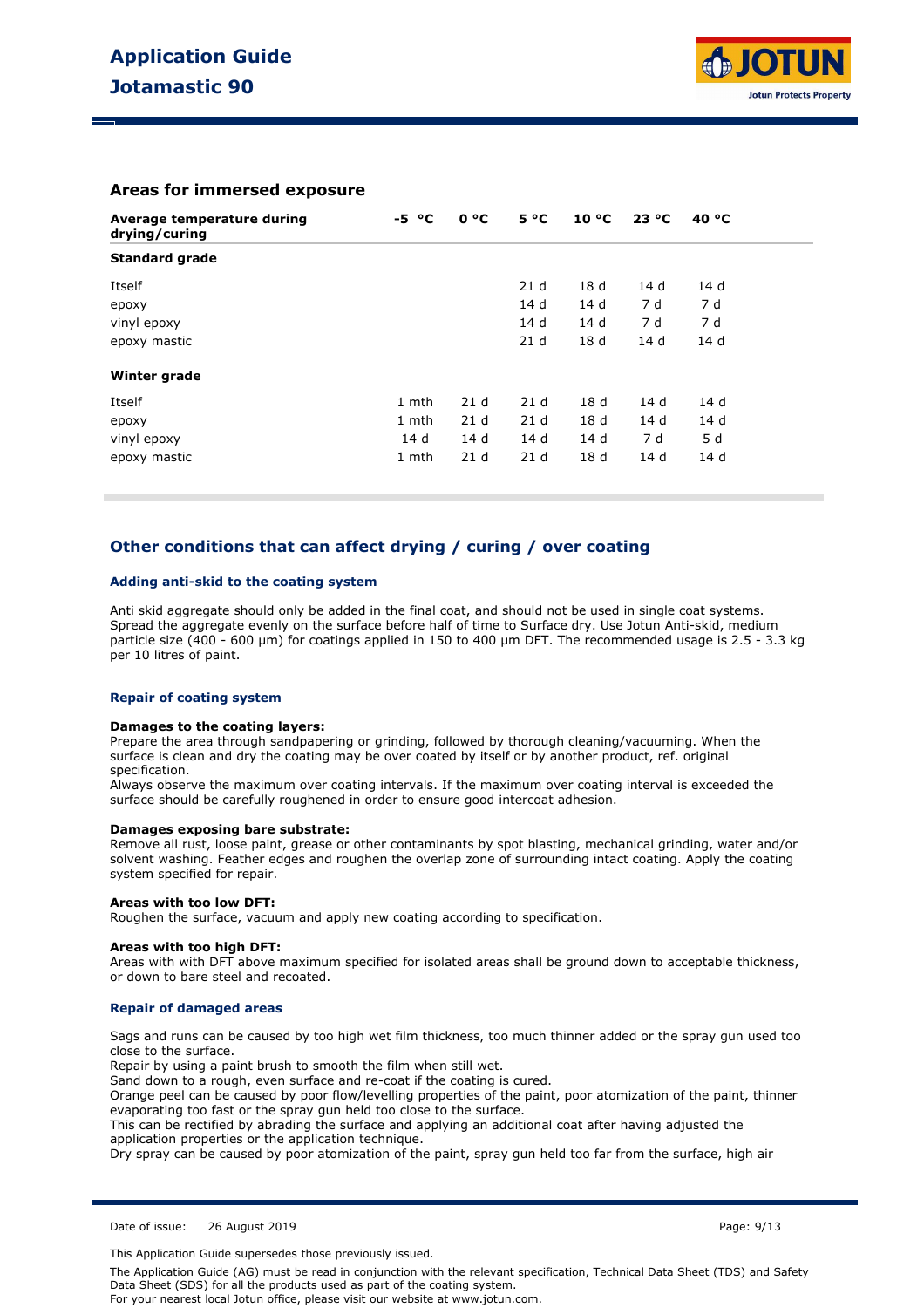

temperature, thinner evaporating too fast or coating applied in windy conditions.

Sand down to a rough even surface and re-coat.

Pinholes can be caused by entrapped solvents in the film or by incorrect application technique. Pinholes can be repaired as per procedure for damages to the coating layer or to the substrate, ref. above.

#### **Coating film continuity**

When required by the specification, the coating shall be tested for film discontinuity according to ASTM D 5162, test method A or B as appropriate for the actual dry film thickness. All recorded defects shall be repaired by best practical means.

## **Performance Standard for Protective Coatings (PSPC)**

#### **PSPC Appendix (COT)**

**Application requirements particular for coating according to Performance Standard for Protective Coatings (PSPC) of cargo oil tanks of crude oil tankers to IMO Resolution MSC.288(87)** 

#### **Job specification**

There shall be a minimum of two stripe coats and two spray coats, except that the second stripe coat, by way of welded seams only, may be reduced in scope where it is proven that the NDFT (nominal total dry film thickness) can be met by the coats applied in order to avoid unnecessary over thickness. Any reduction in scope of the second stripe coat shall be fully detailed in the CTF.

#### **NDFT (nominal total dry film thickness)**

NDFT 320 um with 90/10 rule. (Minimum 90 % of all DFT measurements shall be greater than or equal to the NDFT and none of the remaining 10 % measurements shall be below 0.9 x NDFT).

Maximum DFT 2000 µm is acceptable for isolated spots only, and should not extend to more than 1% of the total tank area.

#### **PRIMARY SURFACE PREPARATION**

#### **Blasting and surface profile:**

Cleanliness minimum Sa 2½ (ISO 8501-1) Surface profile 30-75 µm (ISO 8503-2)

Blasting shall not be carried out when:

- the relative humidity is above 85 %

- the surface temperature of steel is less than 3 °C above the dew point

#### **Water soluble salts limit equivalent to NaCl**

Maximum 50 mg/m² of sodium chloride (ISO 8502-6/9)

### **SECONDARY SURFACE PREPARATION**

#### **Steel condition**

For steel preparation, PSPC makes reference to grade P2 (ISO 8501-3). All sharp edges are to be rounded to a radius of minimum 2 mm, subject to a three-pass grinding, or treated with an alternative process giving an edge profile that results in a dry film thickness retention corresponding to or better than a three pass grinding. Sharp edges mean all edges except natural rounded/rolled edges of sections.

#### **Surface treatment**

Cleanliness minimum Sa 2½ (ISO 8501-1) on damaged shop primer and welds.

#### **Surface treatment after erection**

## **Cargo oil tanks (COT), IMO Resolution MSC.288 (87)**

Erection joints minimum St 3 or Sa 2½ (ISO 8501-1) where practicable.

For inner bottom:

- Damages up to 20 % of the area to be coated to be treated to minimum St 3
- Contiguous damages over 25 m² or over 20 % of the area to be coated, Sa 2½ shall be applied

Date of issue: 26 August 2019 Page: 10/13

This Application Guide supersedes those previously issued.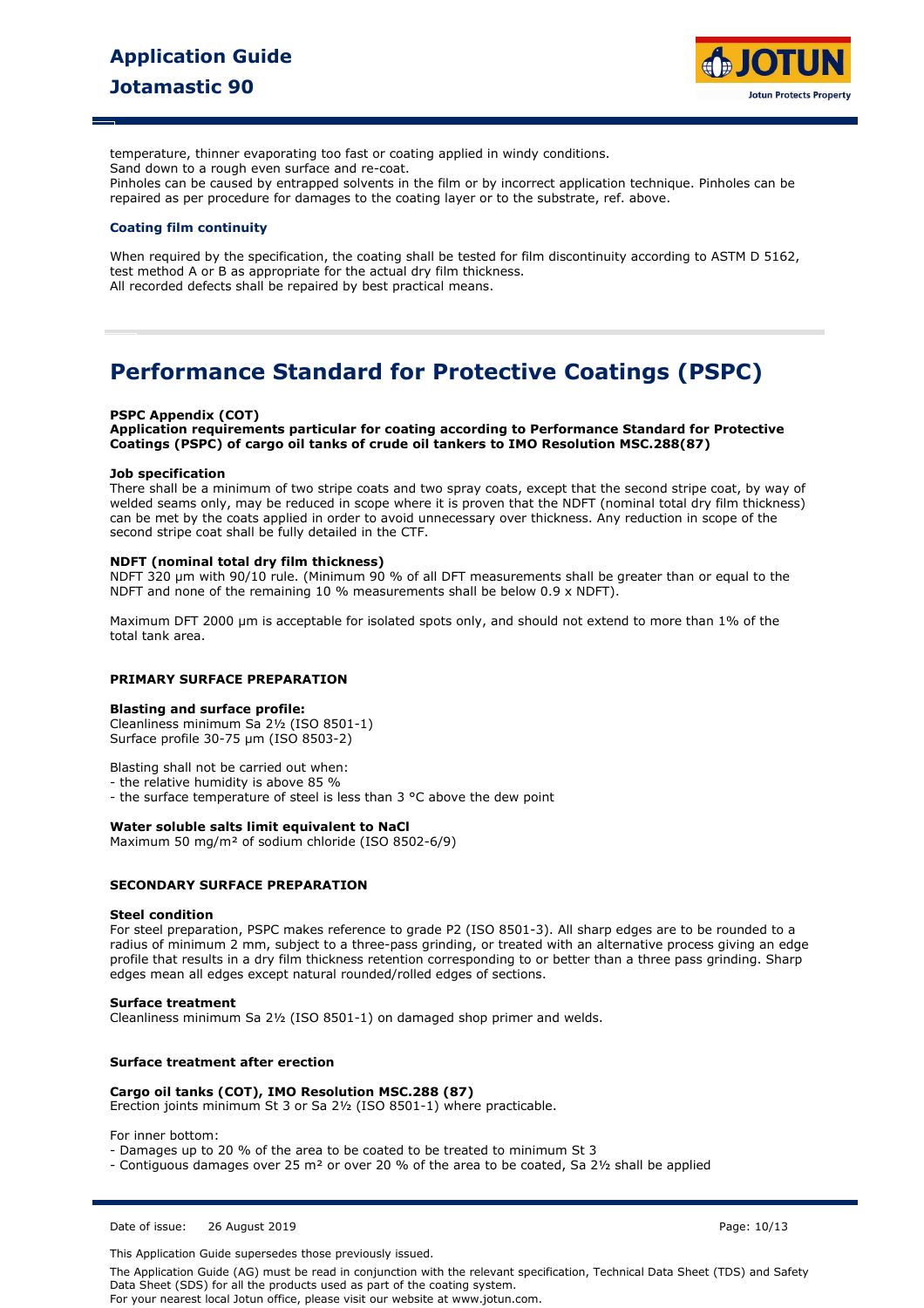

For underdeck:

- Damages up to 3 % of area to be coated to be treated to minimum St 3
- Contiguous damages over 25 m² or over 3 % of the area to be coated, Sa 2½ shall be applied
- Coating in overlap shall be feathered

#### **Profile requirements**

In case of full or partial blasting surface profile 30-75 µm (ISO 8503-2).

#### **Dust**

Dust quantity rating 1 for dust size class 3 or larger (ISO 8202-3). Lower dust size classes to be removed if visible without magnification on the surface to be coated.

#### **Water soluble salts limit equivalent to NaCl after blasting/ grinding**

Maximum 50 mg/m² of sodium chloride (ISO 8502-6/9).

#### **Contamination**

No oil contamination.

Inspect the surface for contaminations and if present, remove with an alkaline detergent. Agitate the surface to activate the cleaner and before it dries, wash the treated area by Low-Pressure Water Cleaning (LPWC) to Wa 1 (ISO 8501-4) using fresh water.

#### **Ventilation**

Sufficient ventilation must be provided to remove the solvent evaporating from the coating. When mixed, this product requires exchange of 56 m<sup>3</sup> air per litre paint in order to dilute the evaporating solvent to a safe concentration in the tank (i.e. less than 10 % of the Lower Explosion Limit, LEL). The solvent gas concentration in the tank must at all times be kept below this level, hence sufficient ventilation must be maintained during the whole application and drying periods.

#### **Environmental conditions**

Coating shall be applied under controlled humidity and surface conditions, in accordance with the manufacturer's specifications. In addition, coating shall not be applied when:

- the relative humidity is above 85 %
- the surface temperature is less than 3 °C above the dew point
- the surface is wet or is likely to become wet

#### **Testing of coating**

Destructive testing should be avoided.

Dry film thickness shall be measured after each coat for quality control purposes. The total dry film thickness shall be documented after completion of the final coat, using appropriate thickness gauges.

**Repair and maintenance procedures relevant to coating according to Performance Standard for Protective Coatings (PSPC) of cargo oil tanks of crude oil tankers to IMO Resolution MSC.288(87)**

#### **Superficial damages not exposing bare substrate:**

Prepare the area through sandpapering or grinding, followed by thorough cleaning/vacuuming. When the surface is dry and clean the coating may be over coated by itself or by another product, ref. original specification. Always observe the minimum and maximum over coating intervals. If the maximum over coating interval is exceeded the surface should be carefully roughened in order to ensure good intercoat adhesion.

#### **Damages exposing bare substrate:**

Choise of surface preparation and application methods shall be made in conjunction with Jotun and the actual Classification Society, following the guielines in:

MSC.1/Circ. 1399 (COT)

- Chapter 4.1 for coating condition assessment
- Chapter 5 for coating maintenance
- Chapter 6 for coating repair

Date of issue: 26 August 2019 Page: 11/13

This Application Guide supersedes those previously issued.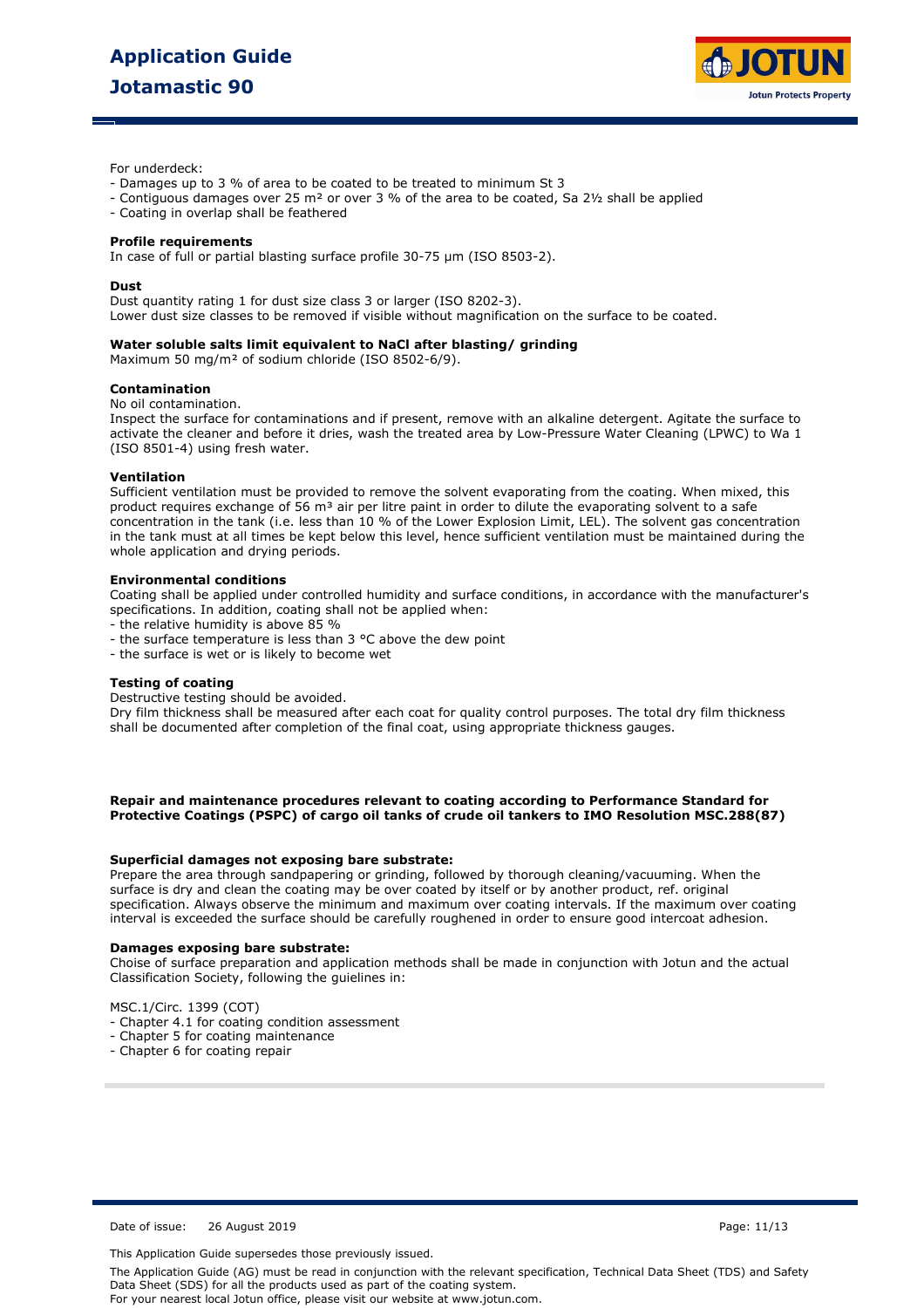

## **Quality assurance**

The following information is the minimum required. The specification may have additional requirements.

- Confirm that all welding and other metal work has been completed before commencing pre-treatment and surface preparation

- Confirm that installed ventilation is balanced and has the capacity to deliver and maintain the RAQ

- Confirm that the required surface preparation standard has been achieved and is held prior to coating application

- Confirm that the climatic conditions are within recommendations in the AG, and are held during the application

- Confirm that the required number of stripe coats have been applied
- Confirm that each coat meets the DFT requirements in the specification
- Confirm that the coating has not been adversely affected by rain or other factors during curing

- Observe that adequate coverage has been achieved on corners, crevices, edges and surfaces where the spray gun cannot be positioned so that its spray impinges on the surface at 90° angle

- Observe that the coating is free from defects, discontinuities, insects, abrasive media and other contamination

- Observe that the coating is free from misses, sags, runs, wrinkles, fat edges, mud cracking, blistering, obvious

pinholes, excessive dry spray, heavy brush marks and excessive film build

- Observe that the uniformity and colour are satisfactory

All noted defects shall be fully repaired to conform to the coating specification.

### **Caution**

This product is for professional use only. The applicators and operators shall be trained, experienced and have the capability and equipment to mix/stir and apply the coatings correctly and according to Jotun's technical documentation. Applicators and operators shall use appropriate personal protection equipment when using this product. This guideline is given based on the current knowledge of the product. Any suggested deviation to suit the site conditions shall be forwarded to the responsible Jotun representative for approval before commencing the work.

For further advice please contact your local Jotun office.

## **Health and safety**

Please observe the precautionary notices displayed on the container. Use under well ventilated conditions. Do not inhale spray mist. Avoid skin contact. Spillage on the skin should immediately be removed with suitable cleanser, soap and water. Eyes should be well flushed with water and medical attention sought immediately.

## **Accuracy of information**

Always refer to and use the current (last issued) version of the TDS, SDS and if available, the AG for this product. Always refer to and use the current (last issued) version of all International and Local Authority Standards referred to in the TDS, AG & SDS for this product.

### **Colour variation**

Some coatings used as the final coat may fade and chalk in time when exposed to sunlight and weathering effects. Coatings designed for high temperature service can undergo colour changes without affecting performance. Some slight colour variation can occur from batch to batch. When long term colour and gloss retention is required, please seek advice from your local Jotun office for assistance in selection of the most suitable top coat for the exposure conditions and durability requirements.

### **Reference to related documents**

The Application Guide (AG) must be read in conjunction with the relevant specification, Technical Data Sheet (TDS) and Safety Data Sheet (SDS) for all the products used as part of the coating system.

When applicable, refer to the separate application procedure for Jotun products that are approved to classification societies such as PSPC, IMO etc.

## **Symbols and abbreviations**

min = minutes TDS = Technical Data Sheet  $h =$  hours  $AG =$  Application Guide

Date of issue: 26 August 2019 Page: 12/13

This Application Guide supersedes those previously issued.